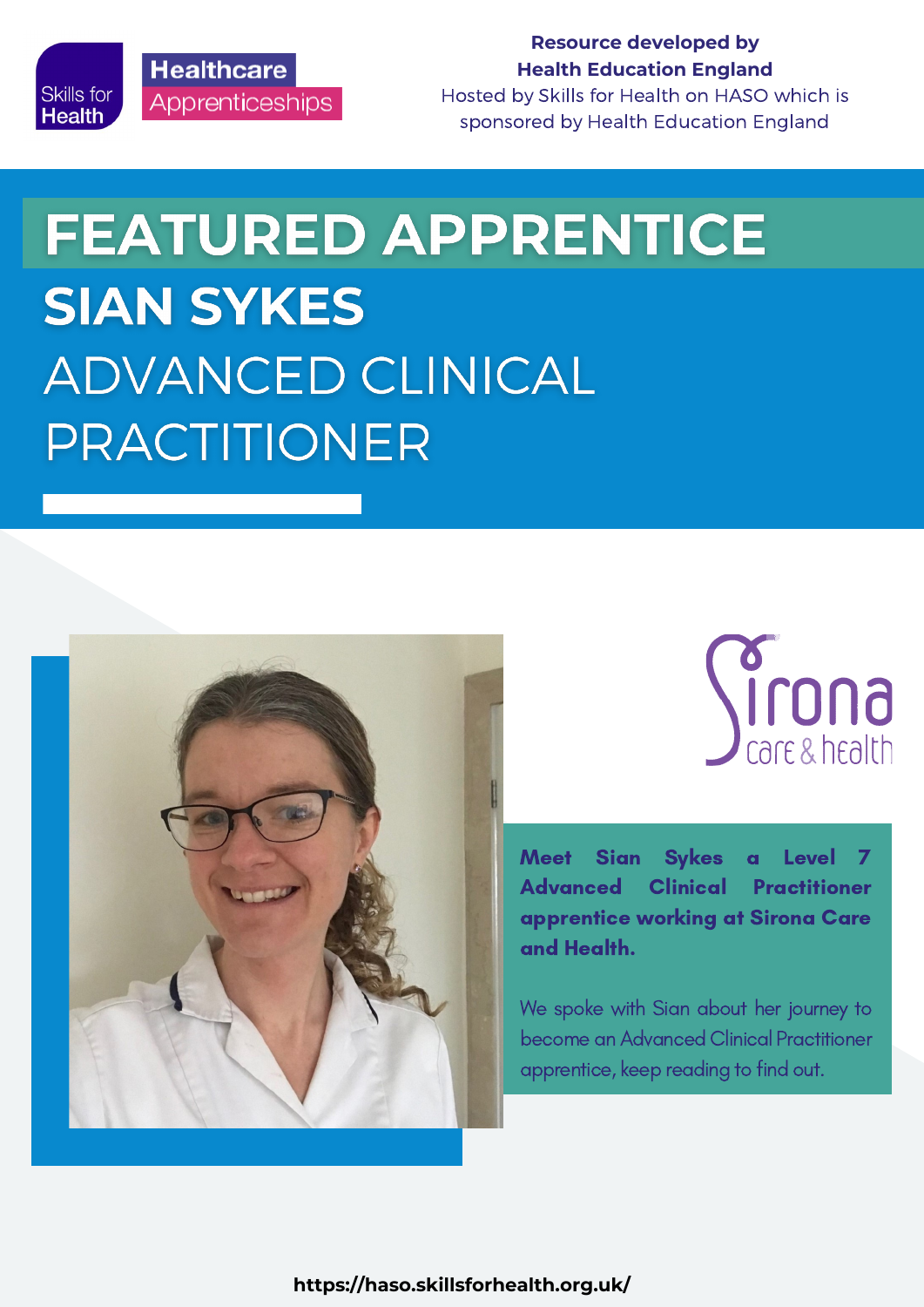## WHAT APPRENTICESHIP ARE YOU STUDYING AND WHAT DOES THE STUDY INVOLVE?

I am currently studying the Advanced Clinical Practitioner (ACP) apprenticeship which is my first experience as an apprentice and will result in a full master's degree. The main benefit of being an apprentice is having protected time at work to develop my learning in practice. I spend 20% of my contracted hours doing a variety of activities for example attending university, shadowing experienced healthcare professionals from different teams and learning new techniques under supervision.

I am currently halfway through my apprenticeship and have completed modules in advanced assessment, diagnostic clinical reasoning, research and leadership. I have great support from my mentor, university course leads and other students in my cohort.

The course is multidisciplinary which is fantastic for networking and also learning from a wide range of professionals at different stages in their careers. Every 3 months myself, my mentor and university lecturer meet to ensure that I am balancing both the demands of study and work successfully and enable me to ask for any support I need.

# WHAT DOES YOUR JOB ROLE INVOLVE?

I holistically assess patients that are acutely unwell in their own homes and make a decision as to whether they can safely stay at home or need hospital admission/further diagnosis.

For patients that are medically well enough to stay home I develop a treatment plan with for them. This may involve referrals for short term care packages, referrals to district nurses, therapists and liaising with more experienced members of the team and GPs.

I also give advice as to how to manage their acute condition, advice on when they should seek further help and prescription of appropriate exercises that can maximise their physical function.